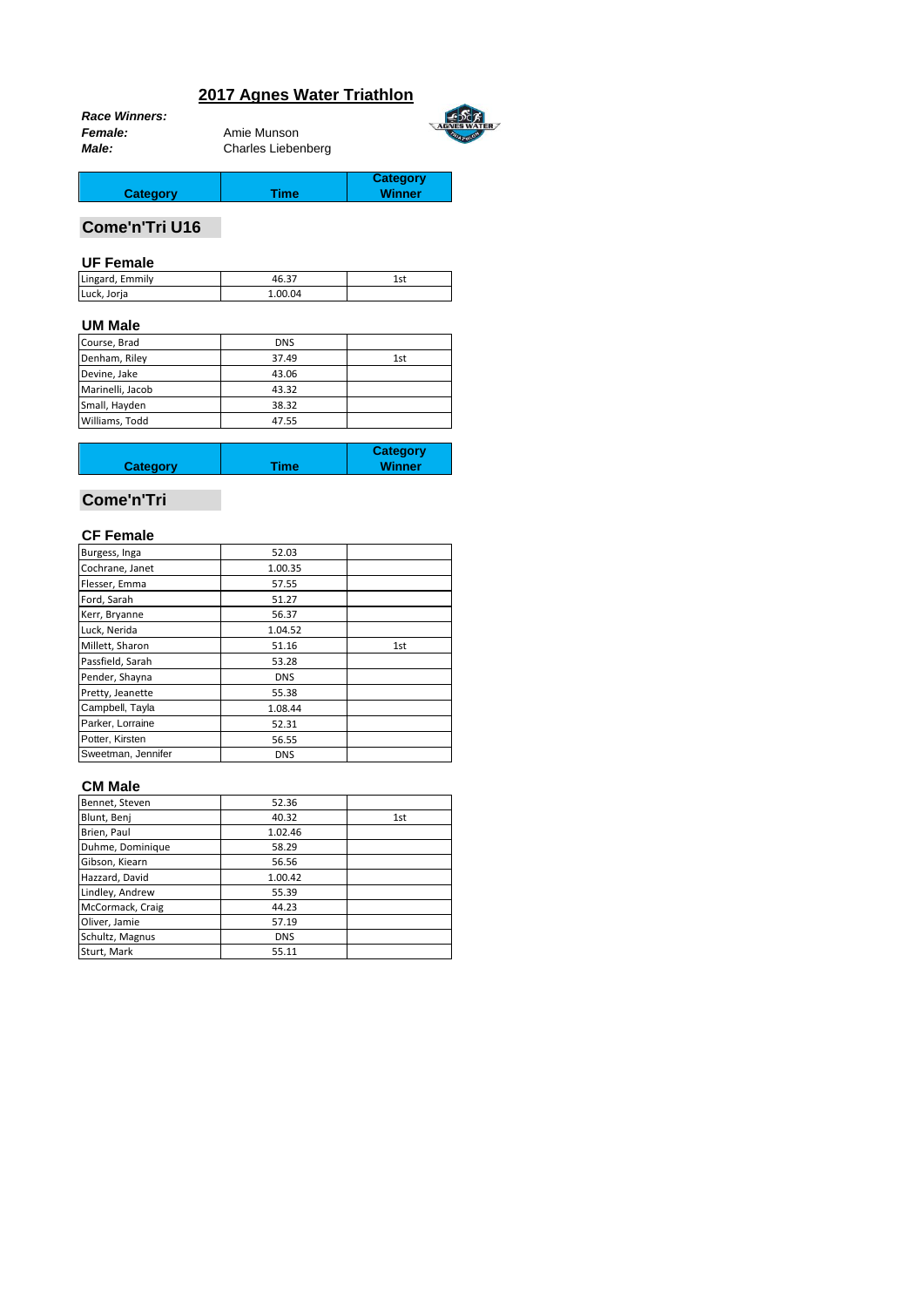| <b>Category</b> | Time | <b>Category</b><br><b>Winner</b> |
|-----------------|------|----------------------------------|
|                 |      |                                  |

# **Sprint - Female**

# **F1 U21**

| Horton, Kristen  | 1.19.39 | 1st |
|------------------|---------|-----|
| Liebenberg, Emma | 1.30.56 |     |
| Mckay, Liana     | 1.41.50 |     |

# **F2 21-35**

| Featherstone, Hannah | 2.19.25          |     |
|----------------------|------------------|-----|
| Grundy, Cecelia      | 2.19.24          |     |
| Haak, Mione          | 2.14.07          |     |
| Harrison, Jessica    | 1.21.10          | 1st |
| Hetherington, Kate   | 1.39.11          |     |
| Hudson, Victoria     | 1.49.06          |     |
| Penridge, Rebecca    | Time unavailable |     |
| Seidel, Kirra        | <b>DNS</b>       |     |
| Sprague, April       | 1.41.21          |     |
| Stenhouse, Rochelle  | 1.22.14          |     |
| Van niekerk, Vicky   | 1.23.56          |     |

### **F3 36-50**

| Barnes, Sue       | 1.33.11    |     |
|-------------------|------------|-----|
| Brown, Jodie      | 1.43.47    |     |
| Cohen, Renee      | 1.41.03    |     |
| Comiskey, Rebecca | 1.34.46    |     |
| Ey, Sherry        | 1.16.48    |     |
| Frost, Shiree     | 1.31.33    |     |
| Giles, Andrea     | 1.32.47    |     |
| Lingard, Kym      | 1.26.25    |     |
| Manning, Tansy    | 1.26.56    |     |
| Munson, Amie      | 1.13.39    | 1st |
| Schultz, Erin     | <b>DNS</b> |     |
| Searle, Mila      | 1.29.25    |     |
| Sevenson, Melinda | 1.29.42    |     |
| Stuth, Amy        | 1.24.55    |     |
| Sykes, Michelle   | 1.33.23    |     |
| Wellings, Nicola  | <b>DNF</b> |     |
| Wood, Cath        | 1.37.42    |     |

### **F4 50+**

| Borg, Jennifer      | 1.34.55 |            |
|---------------------|---------|------------|
| Downes, Dawn        | 1.37.29 |            |
| McLiver, Christine  | 1.29.05 |            |
| Palfrey, Penny      | 1.17.42 | <b>Ist</b> |
| Phillips, Sue       | 1.20.48 |            |
| Sommerfeld, Narelle | 1.46.34 |            |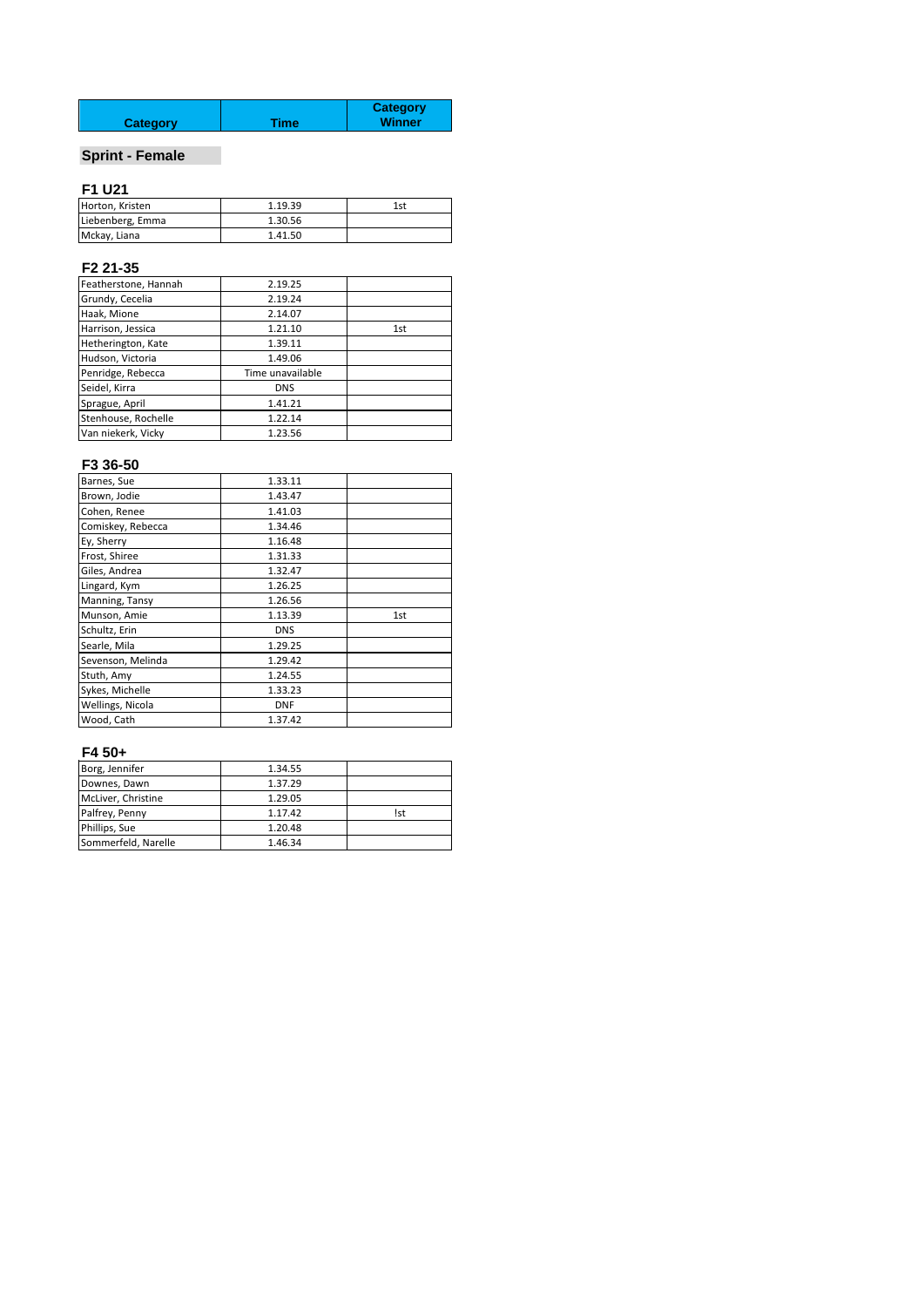| <b>Category</b> | Time | <b>Category</b><br><b>Winner</b> |
|-----------------|------|----------------------------------|
|                 |      |                                  |

# **Sprint - Male**

# **M1 U21**

| Deer, Lucas         | 1.10.47    |     |
|---------------------|------------|-----|
| Grant, Jessy        | 1.13.05    |     |
| Hebbard, Mason      | <b>DNS</b> |     |
| Kirchner, Johannes  | 1.19.55    |     |
| Liebenberg, Charles | 1.03.32    | 1st |
| Martin, Tom         | 1.07.33    |     |
| Williams, Brodie    | 1.10.31    |     |
| Williams, Joshua    | 1.07.09    |     |

#### **M2 21-35**

| Barrett, Kody    | 1.11.52    |     |
|------------------|------------|-----|
| Duggan, Jonathon | 1.20.40    |     |
| Foolkes, Ronan   | 1.04.52    | 1st |
| Hamilton, Jaryd  | <b>DNS</b> |     |
| Penridge, Brett  | 1.11.24    |     |
| Renaldi, Dimas   | 1.34.34    |     |
| Sabo, Steve      | 1.22.16    |     |
| Smith, Jack      | 1.20.48    |     |

# **M3 36-50**

| Beckley, Jay        | <b>DNS</b>       |     |
|---------------------|------------------|-----|
| Bellchambers, Clay  | 1.21.30          |     |
| Brady, Michael      | <b>DNS</b>       |     |
| Brown, Garry        | 1.21.49          |     |
| Cohen, Daniel       | 1.11.54          |     |
| Deeth, David        | 1.24.18          |     |
| Edwards, Ross       | 1.20.08          |     |
| Fitzakerley, Nathan | 1.03.35          | 1st |
| George, Travis      | 1.13.02          |     |
| Green, Paul         | <b>DNS</b>       |     |
| Guinea, Anton       | 1.14.58          |     |
| Harrington, Peter   | 1.18.02          |     |
| Holzheimer, Jason   | 1.27.31          |     |
| Howlett, Scott      | 1.27.28          |     |
| Izzard, Kephren     | 1.09.16          |     |
| Jones, Nathan       | 1.32.21          |     |
| Lambert, Ryan       | 1.13.14          |     |
| Law, Justin         | 1.13.55          |     |
| Little, Grant       | 1.20.45          |     |
| Marinelli, James    | 1.28.20          |     |
| Mitchell, Brad      | Time unavailable |     |
| Parsons, Brett      | 1.30.17          |     |
| Roby, Josh          | <b>DNS</b>       |     |
| Schultz, Roarke     | <b>DNS</b>       |     |
| Schulte, Darryl     | 1.22.23          |     |
| Scott, Raymond      | <b>DNS</b>       |     |
| Small, Michael      | 1.13.37          |     |
| Smith, Nathan       | 1.23.21          |     |
| Smith, Paul         | 1.27.50          |     |
| Spearing, Mark      | 1.12.53          |     |
| Swan, Dan           | 1.16.29          |     |
| Wanchap, Ashley     | 1.21.50          |     |
| Wood, Ken           | 1.23.01          |     |

### **M4 50+**

| Borg, Marshall       | 1.28.44 |     |
|----------------------|---------|-----|
| Casanovas, Michael   | 1.22.55 |     |
| De Jonckheere, Geert | 1.25.45 |     |
| Lowe, Neville        | 1.45.27 |     |
| Madsen, Doug         | 1.20.49 |     |
| Martin, Andrew       | 1.11.13 | 1st |
| McKay, Gavin         | 1.27.35 |     |
| Messer, Gregory      | 1.31.24 |     |
| Palfrey, Chris       | 1.13.34 |     |
| Pronger, Michael     | 1.28.50 |     |
| Stollery, Colin      | 1.16.03 |     |
| Thorpe, Bruce        | 1.38.41 |     |